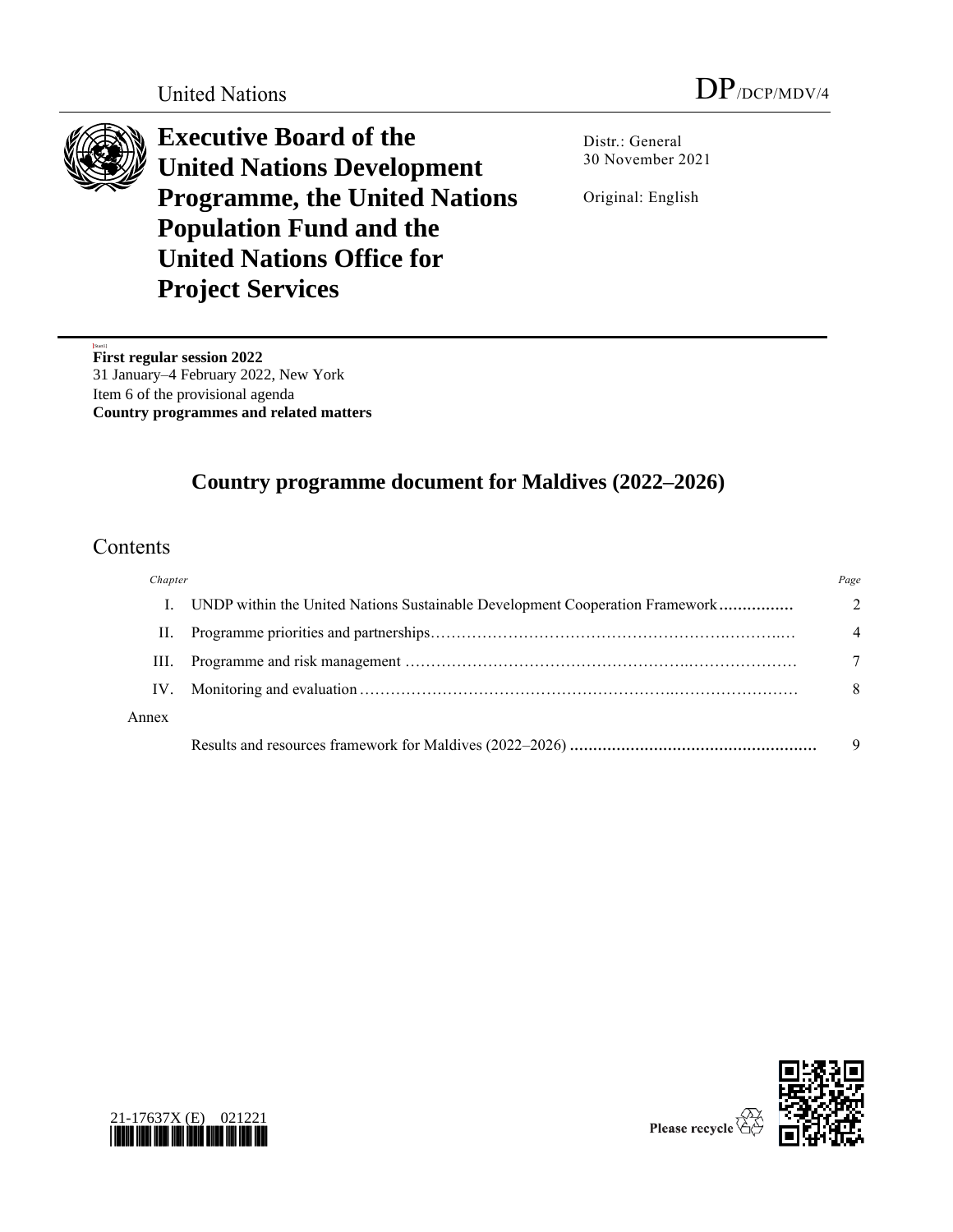## **I. UNDP within the United Nations Sustainable Development Cooperation Framework**

1. Maldives is an upper-middle-income country, with a 2019 Human Development Index of 0.74, <sup>1</sup> placing the country in the high human development category. Since 1990 mean years of schooling have increased by 3 years, life expectancy by 17.4 years and gross national income by 132 per cent. The population is projected to reach 568,362 by the end of 2021. <sup>2</sup> High-end tourism is an engine of rapid economic growth, contributing to improvements in socioeconomic indicators, and economic growth averaged 5.1 per cent annually from 2000 to 2019. <sup>3</sup> Gross domestic product (GDP) per capita stands at \$18,914 as of 2019. 4

2. Deep-rooted socioeconomic, structural and systemic vulnerabilities have undermined the inclusiveness, sustainability and resilience of development gains. Suboptimal economic diversification, the dominance of 'enclave' tourism offering limited employment and opportunities for locals to integrate into value chains, a weak environment for private sector growth and inadequate investments in human capital have hampered equitable development.<sup>5</sup> Geographical dispersion limits opportunities for economies of scale, and providing services in the country's outer islands is costly.

3. As a small island developing state (SIDS), Maldives is among the countries most vulnerable to climate change. With 80 per cent of its coral islands less than 1 metre above sea level, it faces existential threats from global warming, sea level rise and climate and geophysical hazards.<sup>6</sup> Maldives relies heavily on imported fossil fuels.<sup>7</sup> The biggest sources of greenhouse gas emissions are electricity generation (67 per cent) and transportation (25 per cent).<sup>8</sup>

4. Maldives has progressed on some Sustainable Development Goals (the Goals). It has reduced poverty (which affected 2.1 per cent of the population in 2019; the 2020 estimate is 7.2 per cent),<sup>9</sup> improved health and well-being, and raised levels of education.<sup>10</sup> The Multidimensional Poverty Index<sup>11</sup> revealed that  $28$  per cent of the population experienced poverty prior to the COVID-19 pandemic, which exacerbated inequalities between people living in the capital, Malé, and atoll islands, and between men and women.<sup>12</sup> A third of the country's population is foreigners from neighbouring countries, <sup>13</sup> and 53 per cent of the population living in Malé is migrants. 14

5. COVID-19 threatens to reverse the country's progress towards poverty alleviation.<sup>15</sup> It affected health and socioeconomic conditions, brought the tourism industry to a standstill, weakened the country's economy and increased food insecurity due to global supply chain disruptions. The government relied on external borrowing to finance recovery efforts, leading to high levels of debt, and the economy contracted an unprecedented 29 per cent in 2020. <sup>16</sup> This underscored the urgency of re-imagining tourism and diversifying the economy*.* COVID-19 also highlighted the need for more effective social protection and wealth distribution systems. The government's quick response to the pandemic included provision of income support for vulnerable groups and micro, small and medium-size enterprises (MSMEs) and establishment of emergency shelter and repatriation programmes to reduce the impact on migrants. As of

<sup>&</sup>lt;sup>1</sup> UNDP, 'Briefing notes for countries on the 2020 Human Development Report – Maldives',

http://hdr.undp.org/sites/default/files/Country-Profiles/MDV.pdf.

<sup>2</sup> Maldives Bureau of Statistics, http://statisticsmaldives.gov.mv/nbs/wp-content/uploads/2021/07/WPD-2021.pdf.<br>
<sup>3</sup> https://www.adb.org/sites/default/files/institutional-document/648151/cps-mld-2020-2024.pdf.

<sup>&</sup>lt;sup>3</sup> https://www.adb.org/sites/default/files/institutional-document/648151/cps-mld-2020-2024.pdf.

<sup>&</sup>lt;sup>4</sup> UNDP, Maldives human development indicators[, http://hdr.undp.org/en/countries/profiles/MDV.](http://hdr.undp.org/en/countries/profiles/MDV)<br><sup>5</sup> Asian Development Bank, 'Country Partnership Strategy', September 2020.<br>6 Asian Development Bank, 'Multi-hazard Risk Atlas

<sup>13</sup> Maldives Bureau of Statistics, 'World Population Day', July 2021. <sup>14</sup> Maldives Bureau of Statistics, *'*Household Income Expenditure Survey'*,* 2019.

<sup>&</sup>lt;sup>15</sup> UNDP Maldives, 'Rapid Livelihood Assessment', August 2020.

<sup>&</sup>lt;sup>16</sup> Ministry of Finance. Quarterly update, Q1-2021.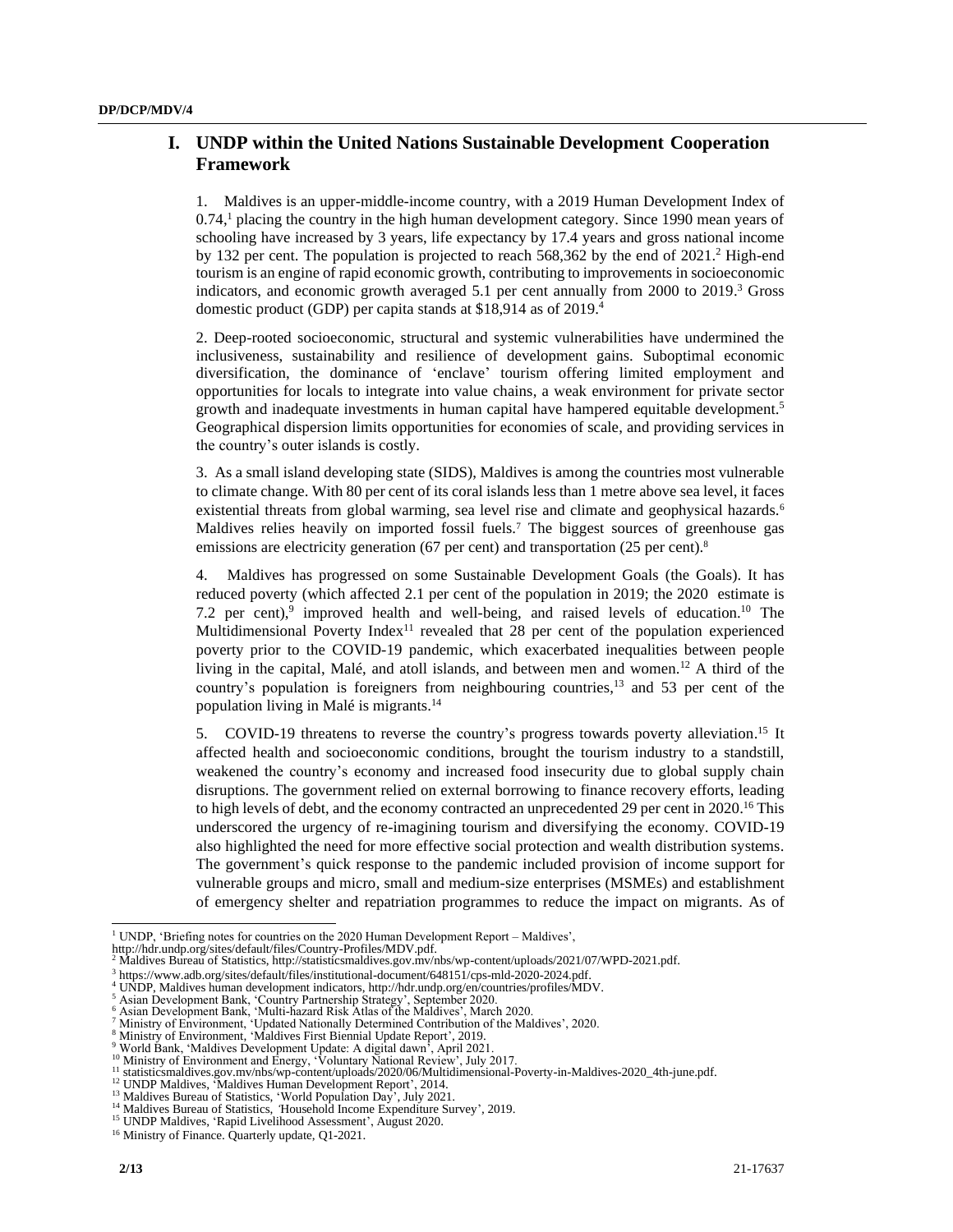September 2021, the country had vaccinated over 84 per cent of eligible populations, providing free vaccination for all migrants. It is working to revive primary health care service delivery with quality, equity and better access.

6. There is potential to strengthen democratic processes and enhance accountability, transparency and justice for all. Internal migration and urban poverty have compounded socioeconomic inequalities. Violent extremist ideologies pose a significant threat to development gains, the root causes of which are manifold and inter-connected. <sup>17</sup> Multifaceted interventions are needed to prevent violent extremism and hate speech. The United Nations Human Rights Council reviewed the country's human rights record under the Universal Periodic Review mechanism in 2021, and Maldives fully accepted 187 of its 259 recommendations. Strengthening capacities of civil society and protecting civic space remain critical to ensuring sustainability in areas including gender equality and human rights.

7. Women occupy 4.6 per cent of seats in Parliament. Their labour force participation rate is 45.6 per cent, but men's gross national income per capita (\$1,529) is triple that of women's  $($527).<sup>18</sup>$  COVID-19 is expected to push more women out of jobs permanently.<sup>19</sup> Intimate partner violence is high, with 42.4 per cent of ever-married women aged 15-49 having experienced some form of abuse.<sup>20</sup> Young people, women, migrant workers, persons with disability and older persons have a limited role in policy formulation, increasing their risk of remaining vulnerable, disadvantaged and at risk of mental health conditions or addiction.<sup>21</sup> Some social protection schemes exist for single parents, foster parents and persons with disability, but reaching target beneficiaries has been challenging.<sup>22,23</sup>

8. The government's UNDP-supported Strategic Action Plan (SAP) 2019-2023 articulates the principle of leaving no one behind and prioritizes the blue economy, dignified family, good governance and *Jazeera Dhiriulhun* (island life). The National Resilience and Recovery Plan 2020-2022 was developed in response to COVID-19, prioritizing key elements of SAP and identifying sector-specific strategies to diversify the economy, decentralize government and build resilience. United Nations efforts to support the formulation of a national planning act are a crucial step towards an inclusive, long-term national development plan (NDP).

9. The country programme evaluation in 2019 recommended an adaptive management approach to respond to likely shifts in the political environment and focus on interventions with potential for cross-party support, given the political and human rights context at that time. The evaluation also recommended matching programming ambitions with the limited resources available so UNDP can align its comparative advantage with national priorities, while focusing on addressing the gender gap.

10. In response to COVID-19, UNDP re-programmed its support to the government's health and social sectors. It emphasized legal aid and protection for women and migrant workers, continuity of essential public services, economic livelihoods, food security and supporting MSMEs, while ensuring environmental sustainability. UNDP heavily invested in digital technologies and other innovations across sectors, laying the foundation for an integrated programme offer built around UNDP's six signature solutions. <sup>24</sup> Building on the SDG Fund's joint programme with the United Nations Children's Fund (UNICEF), United Nations Population Fund (UNFPA) and World Health Organization (WHO) to develop a national financing strategy for the 2030 agenda, UNDP will further engage in joint efforts to strengthen

<sup>&</sup>lt;sup>17</sup> UNDP, 'Youth Vulnerability Assessment', February 2019.<br><sup>18</sup> UNDP, 'Human Development Report 2020'.

<sup>&</sup>lt;sup>19</sup> UNDP Maldives, 'Rapid Livelihood Assessment,' August 2020.<br><sup>20</sup> National Bureau of Statistics, 'Demographic and Health Survey', 2017.<br><sup>21</sup> UNDP, 'Youth Vulnerability Assessment', February 2019.<br><sup>21</sup> UNDP, 'Youth Vulne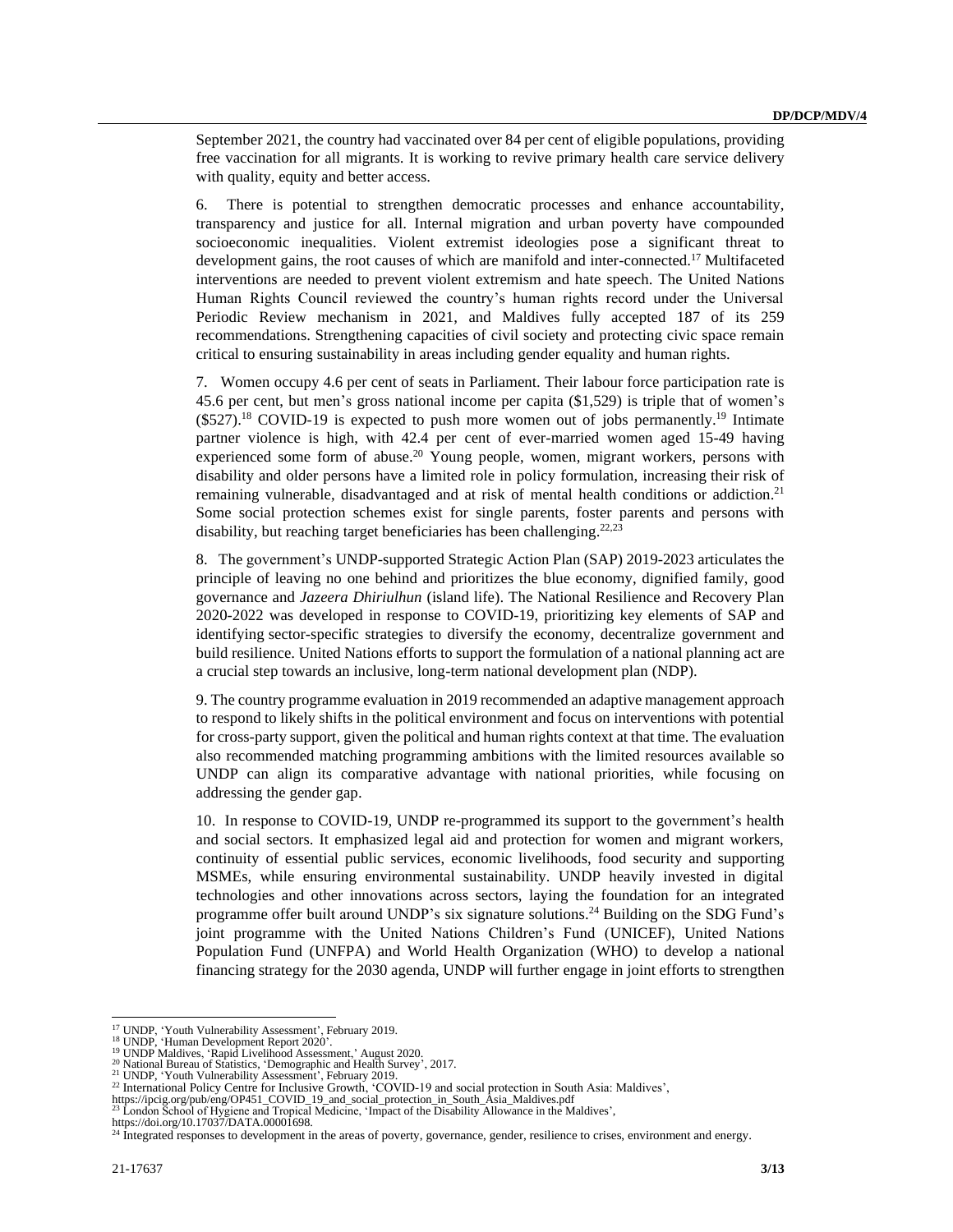disaster and climate change adaptation at the local level. It will also work with the Global Fund for Coral Reefs (GFCR) on local financing mechanisms.

11. In supporting United Nations efforts led by the Resident Coordinator, and while positioning itself in the United Nations Sustainable Development Cooperation Framework 2022-2026 (UNSDCF) as an integrator of the Goals, UNDP will draw on its comparative advantage to address complex development challenges requiring coordinated interventions. Aligned with the UNSDCF's priorities, <sup>25</sup> UNDP will add value in developing social and economic policies, promoting inclusive governance systems and strengthening climate and disaster resilience. It will anchor its innovation expertise through its Accelerator Lab and regional economist network (in conjunction with UNDP's Global Policy Network) to scan development trends, scale up grassroots solutions and experiment with pilot projects. UNDP will strengthen partnerships with United Nations entities, encouraging collaboration across thematic areas and leading the COVID-19 socioeconomic response. Pursuant to the Secretary-General's recommendation, UNDP has scaled up its SIDS offer supporting climate action, blue economy, digital transformation and innovative financing, while adopting common approaches for United Nations collaboration.

12. In line with the UNSDCF's theory of change, the country programme theory of change is built on the premise that *if* inclusive, sustainable and thriving livelihoods are in place, and *if* an anticipatory and accountable government is functioning for and by the people, and *if* natural resources are managed in a sustainable, climate-friendly and disaster-resilient manner, *then* the people of Maldives – especially the most vulnerable – will benefit from an inclusive, resilient, healthy, tolerant and skilled society. There, people will meaningfully participate in and equitably benefit from sustainable socioeconomic development and environmental protection, leading to achievement of the Goals. While managing risks and assumptions, this requires flexible development solutions that will (a) lead to structural transformation supporting a sustainable, inclusive and equitable future; (b) prioritize gender equality and ensure no one is left behind, working from a human rights approach; and (c) build resilience.

## **II. Programme priorities and partnerships**

13. Based on national and UNSDCF priorities, building on achievements of the previous programme, and drawing on recommendations from evaluations, studies and lessons learned from the COVID response, UNDP will focus on enhancing the capabilities of rights-holders and duty-bearers to make sustainable and equitable choices, especially targeting marginalized and vulnerable populations.

14. As a trusted development partner in Maldives, UNDP's comparative advantage has been its ability to form solid partnerships with a broad range of stakeholders, across all levels of government, civil society, academia, the private sector and local and global networks. Through national and joint consultations with stakeholders, including UNICEF and UNFPA and with government endorsement, UNDP identified three priorities for the new country programme (described below). Enabling an adaptable work force (future proofing), decentralization and resilience building underpin UNDP's work, while digitalization, data-driven solutions and development financing support accelerating achievement of results. Support will be provided for equitable COVID-19 recovery, including reversing its deleterious effects on gender equality. UNDP will engage in a United Nations system-wide programme for strengthening gender equality and empowerment of women, and will undertake the Gender Equality Seal initiative to contribute to transformative results. Inclusion of youth and people with disability will be prioritized.

 $25$  (1) Shared prosperity and inclusive human development for all; (2) sustainable and climate-resilient environment; (3) genderresponsive, rights-based and accountable governance and justice.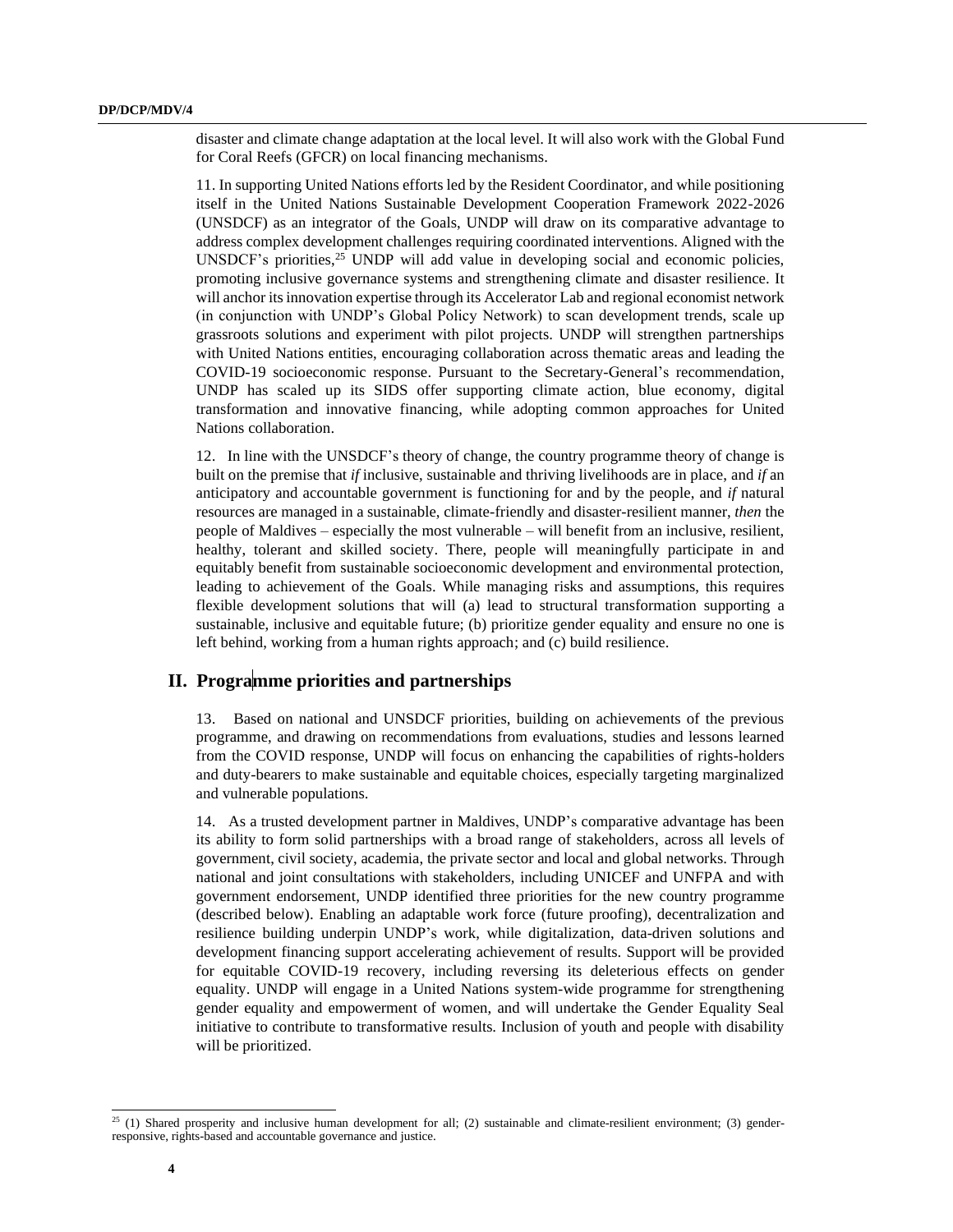**Programme priority 1: Inclusive, sustainable and thriving livelihoods** (supporting UNSDCF outcome 1). Key results:

15. *Development of policies for economic diversification, inclusivity, private sector engagement and investment***.** UNDP will support the development of an economic diversification strategy (aligned with a blue economy framework) and of policies and strategies to increase labour force participation of marginalized groups, such as women and people with disability. In collaboration with the International Labour Organization (ILO), UNICEF, UNFPA, the United Nations Entity for Gender Equality and the Empowerment of Women (UN Women) and the International Organization for Migration (IOM), UNDP will support the government to establish a robust labour market information and monitoring system with highquality data for evidence-based policies. Assistance will be provided to national efforts to formulate an economic census survey and undertake the nation's first labour force survey.

16. *Strengthened blue, green and digital value chains.* UNDP will support skills-building for women, young people, people with disability and those recovering from addiction to acquire technologies and digital and extension services so they can meaningfully contribute to blue, green and digital value chains. UNDP will work with United Nations partners as well as ministries, island councils, civil society organizations, academia, international financial institutions (IFIs) and the private sector at national and subnational levels to leverage datadriven solutions and innovation platforms focusing on inclusive livelihood opportunities for women and men.

**Programme priority 2: Sustainable natural resource management and climate resilience**  (supporting UNSDCF outcome 3). Key results:

17. *Reduction in carbon footprint in priority sectors.* UNDP will assist the government to fulfil its commitment to the Paris Agreement and implementation of its nationally determined contribution and net zero emissions target by 2030. UNDP will promote integration of renewable energy in tourism, fisheries and the agriculture sector, along with renewable energy innovations in the private sector and households. Data analysis of these sectors will inform lowcarbon policies to support a transition towards practices that are market oriented and environmentally sustainable. Interventions will incubate a new generation of MSMEs, focusing on women entrepreneurs. UNDP will support the government's climate education and public awareness initiatives for responding to climate change. Access to sustainable financing will be facilitated to improve sustainable environmental practices to protect ecosystems.

18. *Enhanced capacities to integrate disaster risk management (DRM) and climate adaptation and mitigation into development planning.* UNDP will support the government to advance its national adaptation planning process to address medium- and long-term priorities for climate change adaptation. This includes strengthening national/subnational capacities for planning that is evidence informed, gender responsive, inclusive and participatory, incorporating as core principles land-use planning that integrates disaster risk reduction as well as climate adaptation and mitigation. National information systems will be strengthened to collect and analyse environmental data for informed development planning. Technical support will be provided for reporting on climate change and disaster risk to international treaties and protocols. UNDP will collaborate with UNICEF, the United Nations Economic and Social Commission for Asia and the Pacific (UNESCAP), United Nations Office for Disaster Risk Reduction (UNDRR) and WHO to provide technical support in disaster preparedness and response, and in health emergencies.

19. *Strengthened policies, regulatory frameworks and capacities for sustainable management of water and waste resources.* A systems-based approach to water conservation will be promoted, focusing on women's role as beneficiaries and environment managers, and ensuring their participation in decision-making. UNDP will support the adoption and implementation of policies based on circular economy principles for integrated solid waste management. Regulatory and policy frameworks for sound management, monitoring and disposal of chemicals, persistent organic pollutants and waste will be strengthened. Formulation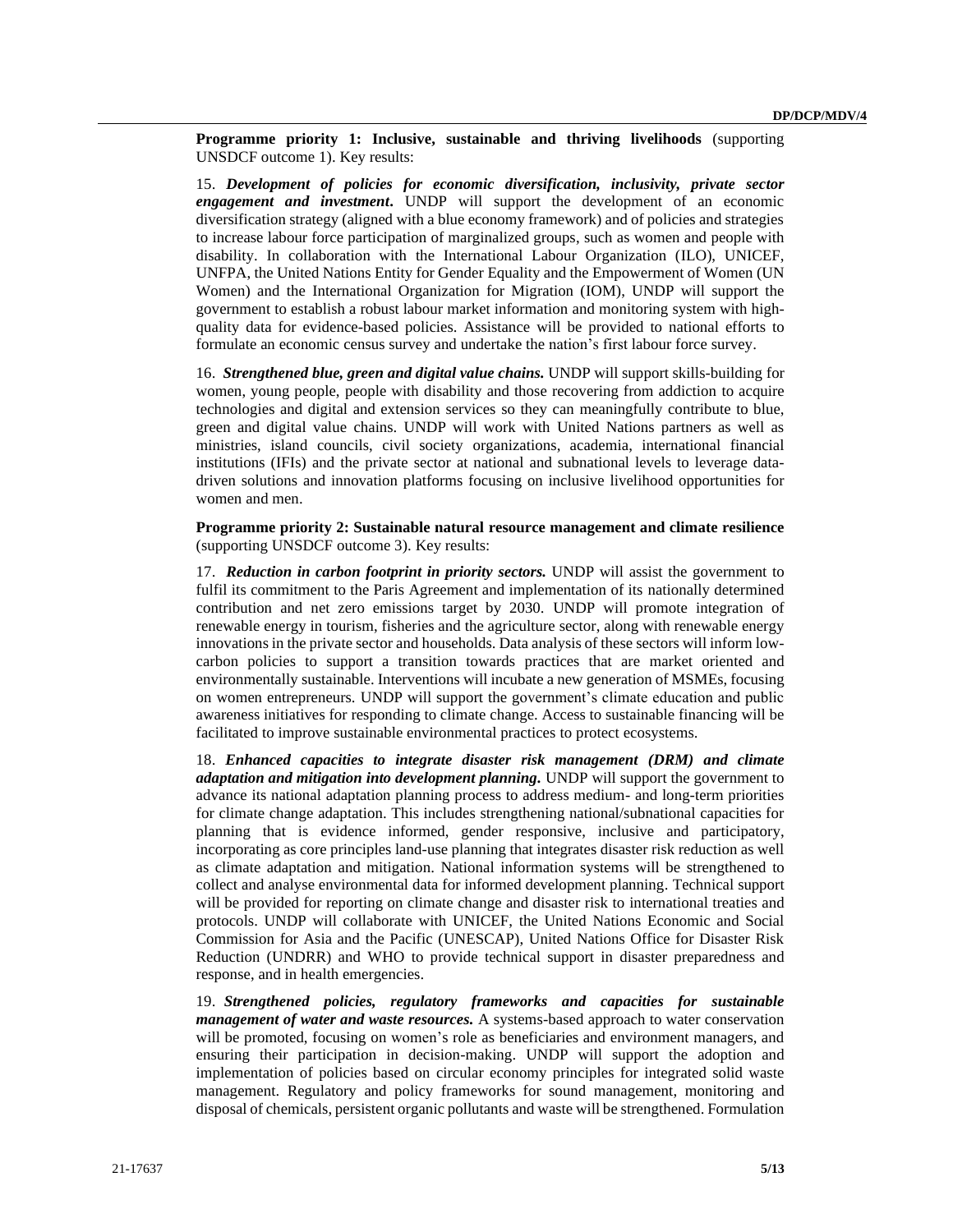of national policies and plans to address marine litter and microplastics will be supported. Institutional strengthening of the National Ozone Unit will continue.

20. *Increased engagement of civil society organizations, communities and individuals on climate action.* UNDP will promote sustainable lifestyles, raising public knowledge on the relationship between human behaviours and the environment, disasters and climate change. Behavioural change research will be used to tailor communication strategies, and deep listening methodologies will be implemented to help understand structural barriers and social norms. UNDP will work with the government, UNICEF, UNFPA, WHO and IFIs to mainstream climate change education in school curricula and with youth groups to amplify voices on climate action. Through the Global Environment Facility Small Grants Programme (GEF-SGP), UNDP will accelerate local solutions supporting climate-resilient communities.

**Programme priority 3: Anticipatory and accountable governance for and by the people** (supporting UNSDCF outcome 4*).* Key results:

21. *Strengthened capacities to effectively plan, finance and implement development policies and strategies.* UNDP will strengthen its support for national planning, including a national planning act and NDP. This will include capacity building for national and local government authorities (LGAs), local councils and women's development committees (WDCs). UNDP will technically support and advise on resource allocations in results-based, evidence-informed, gender-responsive, resilient and forward-looking local development planning, and effective management of human and financial resources. It will work to integrate these efforts with subnational climate mitigation and adaptation capacity-building under priority 2. With support from United Nations partners, UNDP will facilitate government efforts to establish and implement an integrated national financing framework to mobilize public and private financing for achievement of the Goals; use of diagnostics such as development finance assessments; and partnerships with the private sector, development partners and IFIs. It will also catalyse climateresponsive investments through budget-tagging, investor mapping and innovative financing instruments to expand opportunities for action on the blue economy and climate change.

22*. Digitalization of public administration and service provision in an efficient and equitable manner.* UNDP will reinvigorate its support to the government, started during COVID-19, to enable digital access to justice and business continuity. Reflecting the increasing demand for digital transformation, UNDP will help to build inclusive and ethical digital societies and bridge socioeconomic inequalities. This entails ensuring that digital services are affordable, accessible and relevant for all, and that communities and institutions have the skills to use them.

23. *Strengthened rule of law, human rights and access to protection and justice.* UNDP will support the implementation of effective legal aid mechanisms, with attention to continuing partnerships with civil society organizations in providing pro-bono legal aid for victims of sexual- and gender-based violence, and for migrant workers concerning labour rights. Learning from the legal and justice sector baseline study and the 'rights side of life' study, and working with duty-bearers, rights-holders and United Nations partners, efforts will be undertaken to strengthen access to justice, protection of human rights and establishment of an independent and impartial justice sector. UNDP will support the government in judicial reform, including addressing unequal gender representation in the judiciary.

24. *Inclusive civic space and effective participation of citizens.* UNDP will seek to increase citizen voice and participation to strengthen governance by establishing stronger linkages among government, civil society and communities, and by promoting inclusive policymaking mechanisms. The emphasis will be on incorporating voices of excluded groups, especially women, persons with disability, migrant workers and people living outside Malé. In line with the United Nations Maldives disability inclusion strategy, UNDP will focus on empowering persons with disability through leadership programmes, social protection mechanisms and policy advice. Building on its engagement with the government in achieving reservation of 33 per cent of seats for women in local councils, UNDP will continue to emphasize women's political participation. It will capitalize on progress made in initiating unprecedented dialogues within and between political parties. The internal structure of political parties, especially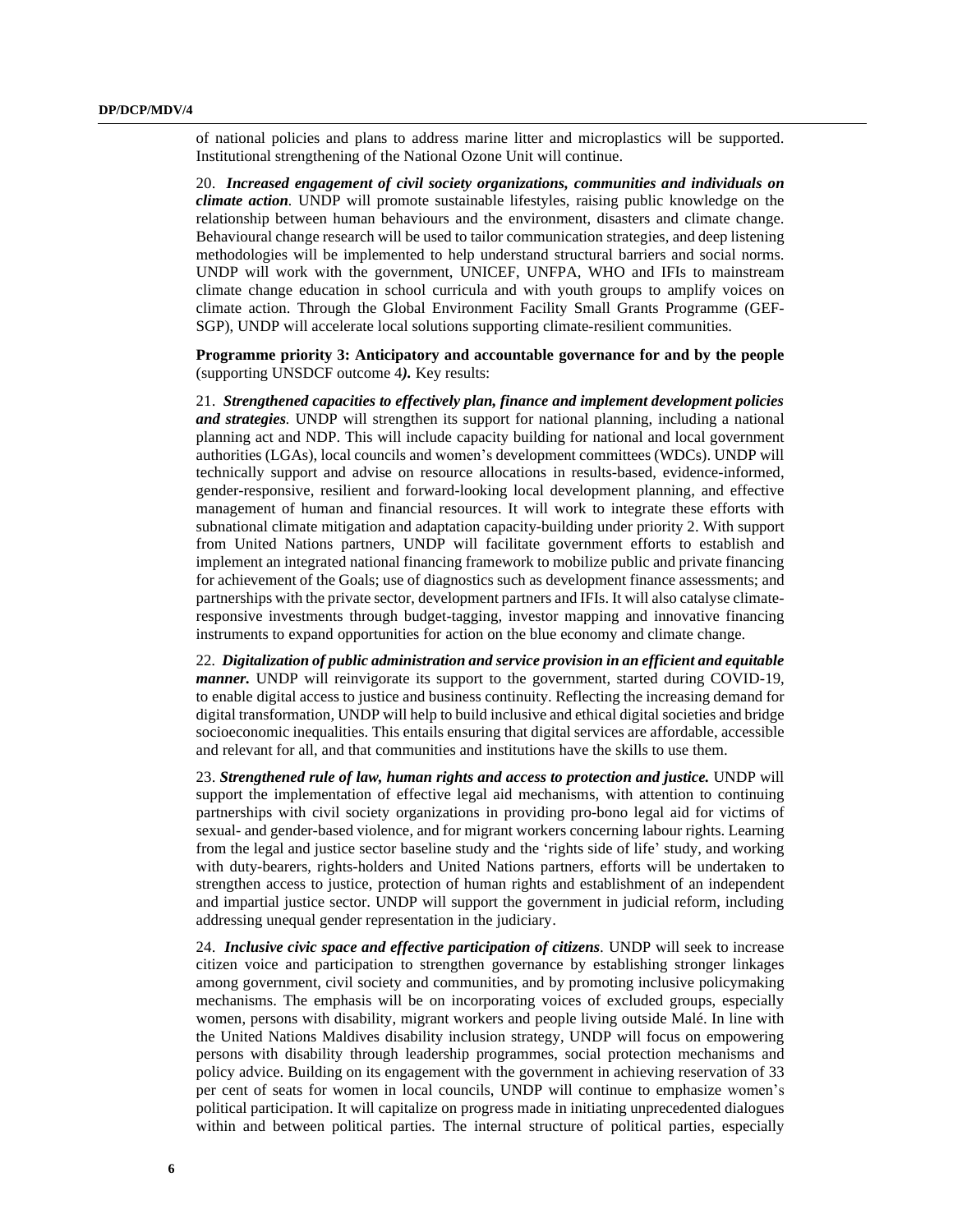women's wings, will be strengthened, and structural and cultural barriers preventing women from contesting elections and achieving political leadership will be addressed. UNDP will support implementation of the national action plan on preventing violent extremism, focusing on empowering young people and women as peacebuilders and change agents, coupled with a United Nations system-wide effort across the country.

25. To successfully deliver the programme, UNDP will partner with the government, civil society, development actors and the private sector. In addition to fostering a UNSDCF common agenda with resident and non-resident organizations, UNDP will contribute to country team coherence across policy, programme and operations. South-South and triangular cooperation will be facilitated through technical assistance and sharing of knowledge and experience, including on digitalization and COVID-19 response.

26. UNDP will further apply its experiences with SIDS and countries in the Asia Pacific region. This includes experience with the Global Centre for Technology Innovation and Sustainable Development in Singapore, for support of data management to the Maldives Bureau of Statistics (MBS) through South-South and triangular cooperation. Partnership with UN Volunteers will be explored to tap into volunteer expertise. Coalitions with bilateral entities and IFIs will be pursued. Bilateral support from Australia, China, the European Union, Japan and the United Kingdom will be complemented by collaboration with emerging partners. UNDP will continue to work with vertical funds including the Adaptation Fund, GEF, Green Climate Fund and blended financing mechanisms such as GFCR to catalyse private investments, while expanding its partnership with the Multi-Partner Trust Fund. Partners for each outcome are shown in the Annex.

27. Given the range of interventions involving the private sector, a private sector engagement strategy will be developed to help nurture a common agenda for achievement of the Goals. Partnerships with civil society will be strengthened through exploration of alternative and sustainable financing mechanisms.

## **III. Programme and risk management**

28. This country programme document outlines UNDP contributions to national results and serves as the primary unit of accountability to the Executive Board for results alignment and resources assigned to the programme at the country level. Accountabilities of managers at the country, regional and headquarters levels with respect to country programmes are prescribed in the Programme and Operations Policies and Procedures and the Internal Control Framework.

29. The programme will be nationally executed. If necessary, national execution may be replaced by direct execution for part or all the programme to enable response to force majeure. The harmonized approach to cash transfers will be used in a coordinated fashion with other United Nations organizations to manage financial risks. Cost definitions and classifications for programme and development effectiveness will be charged to the concerned projects.

30. The theory of change identified several risks that could affect programme implementation and development objectives: economic crisis, climate change, protracted COVID-19 pandemic, continued political polarization, lack of shared vision for national development across the political spectrum, shortfall in financial resources, lack of access to quality data, natural disasters and delayed implementation, leading to diminishing trust and affecting achievement of the Goals.

31. UNDP will strengthen risk identification, mitigation and diversification procedures throughout the project life cycles in line with UNDP's social and environmental standards and accountability mechanisms, while ensuring a robust pipeline of projects. Risk mitigation and management arrangements will be built into the programme as per UNDP's enterprise risk management policy. Assurance activities including micro-assessments, spot checks and audits will be conducted in line with the harmonized approach to cash transfers. Systems will ensure holistic approaches to complex problems including response to emerging trends. Frequent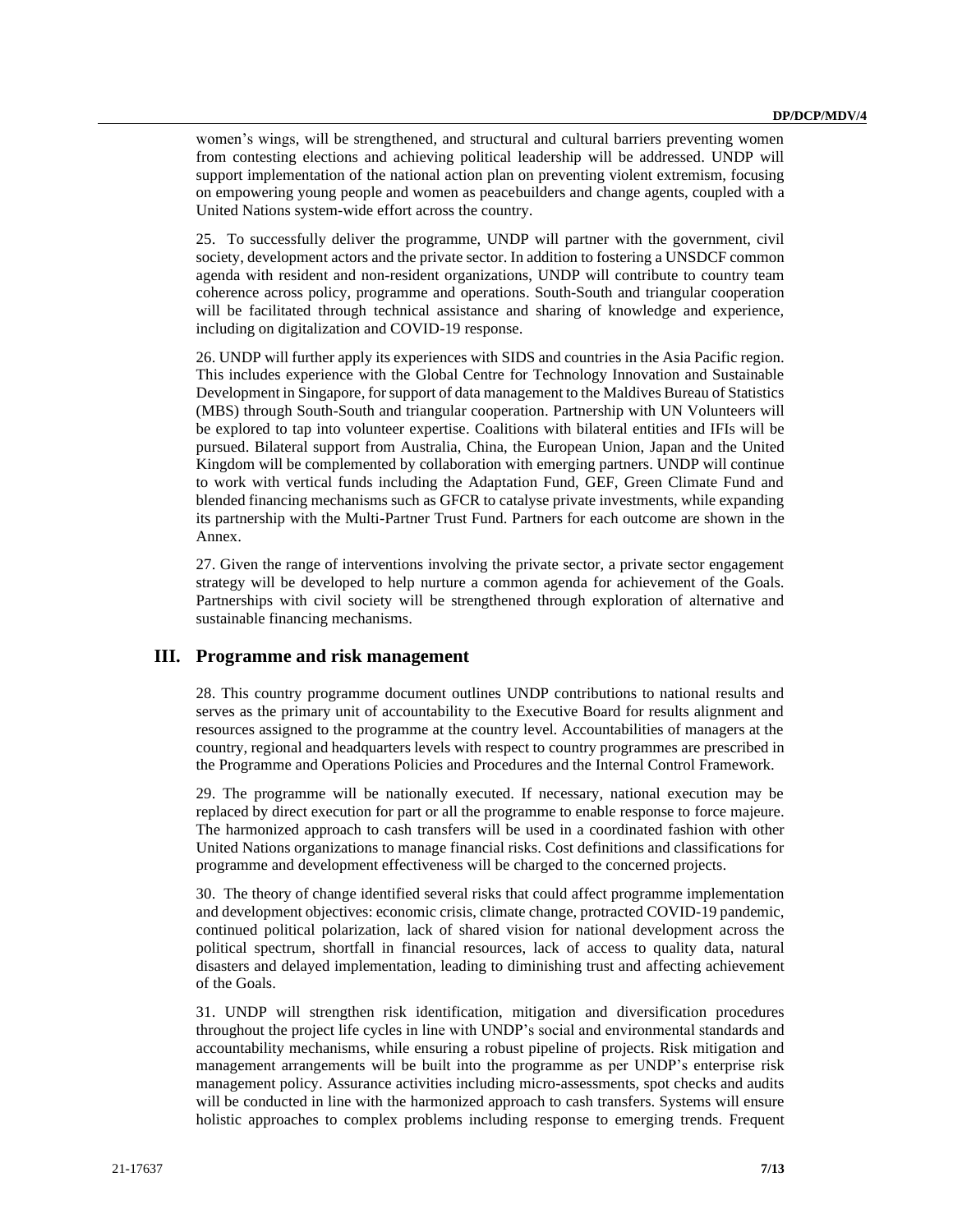monitoring of the political economy and operating context will inform programme modifications.

32. To mitigate the impact of political cycles on the programme, UNDP will work closely with a broad spectrum of stakeholders. In addition to conventional partners in the government, civil society and the private sector, this includes political parties, religious scholars, WDCs, collectives, academic institutions, think tanks and minority groups. Participation of groups marginalized because of geographic location, gender, disability, income, education, migration status, race, health conditions or any other excluded minorities will be ensured through targeted engagement. Digital solutions and platforms will be leveraged to ensure efficient programme implementation. If resource mobilization opportunities are limited, UNDP will focus on policy advisory services informed by selected area-based interventions.

#### **IV. Monitoring and evaluation**

33. UNDP will partner with United Nations organizations and data-generating entities such as the MBS and the Ministry for National Planning, Housing and Infrastructure (MNPHI) to strengthen national capacity for monitoring achievement of the Goals while updating selected global indices such as the planetary-pressure-adjusted Human Development Index, inequalityadjusted Human Development Index, Gender Social Norms Index and material footprint per person. Innovative methods will be used for monitoring, and to support evidence-based realtime decision-making and anticipatory governance, using reliable gender-disaggregated data. At least 15 per cent of the budget will be allocated for gender-specific results across the programme. The gender marker will be used for integration of gender equality, with 70 per cent of active projects having gender markers. At least 5 per cent of programme resources will be allocated for monitoring and evaluation and communication of results.

34. The country office will establish a protocol for results-based monitoring and evaluation and report it at project and portfolio level. The evaluation plan will be closely monitored and adequately resourced. Recommendations and lessons learned from independent evaluations/assessments will strengthen dialogue with partners, and will be utilized to revisit project design and make course corrections.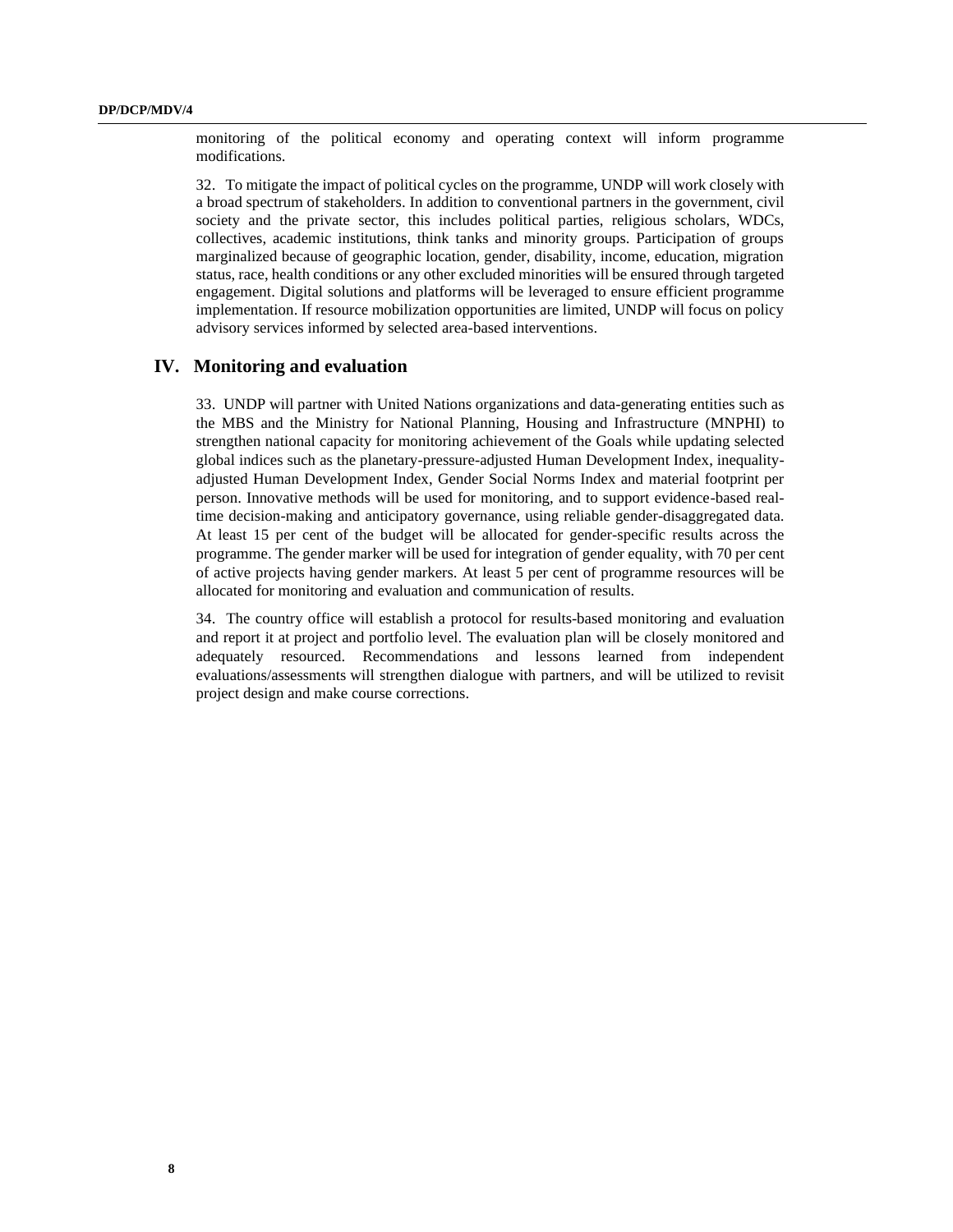## **Annex. Results and resources framework for Maldives (2022-2026)**

**NATIONAL PRIORITY:** Strategic Action Plan sector – Blue economy; Sustainable Development Goals 1, 9, 14

**UNDP OUTCOME 1 (UNSDCF OUTCOME 1):** By 2026, youth, women and others at risk of being left behind contribute to and benefit from inclusive, resilient, sustainable economic and human capital development, fostering innovation, entrepreneurship and decent work

**RELATED STRATEGIC PLAN OUTCOME:** Outcome 1 – Structural transformation accelerated, particularly green, inclusive and digital transitions

| <b>UNSDCF</b> outcome indicators                                                                                                                                                                                                                                                                                                                                                                                                                                                                                              | Data source, frequency of<br>data collection,<br>responsibilities                                                                                                                                                                                                                    | Indicative country programme outputs                                                                                                                                                                                                                                                                                                                                                                                                                                                                                                                                                                                                                                                                                                                                                                                                        | <b>Major</b> partners                                                                                                                                                                                                                                                                                                                                                                                                                                                                                                                                                                                                                                                                                                                                                                         | <b>Estimated cost</b><br>by outcome<br>(USD)          |
|-------------------------------------------------------------------------------------------------------------------------------------------------------------------------------------------------------------------------------------------------------------------------------------------------------------------------------------------------------------------------------------------------------------------------------------------------------------------------------------------------------------------------------|--------------------------------------------------------------------------------------------------------------------------------------------------------------------------------------------------------------------------------------------------------------------------------------|---------------------------------------------------------------------------------------------------------------------------------------------------------------------------------------------------------------------------------------------------------------------------------------------------------------------------------------------------------------------------------------------------------------------------------------------------------------------------------------------------------------------------------------------------------------------------------------------------------------------------------------------------------------------------------------------------------------------------------------------------------------------------------------------------------------------------------------------|-----------------------------------------------------------------------------------------------------------------------------------------------------------------------------------------------------------------------------------------------------------------------------------------------------------------------------------------------------------------------------------------------------------------------------------------------------------------------------------------------------------------------------------------------------------------------------------------------------------------------------------------------------------------------------------------------------------------------------------------------------------------------------------------------|-------------------------------------------------------|
| 1. Proportion of population living below<br>the national poverty line, by sex, age,<br>employment status<br>Baseline:<br>Male: 8.1%; female: 8.2%<br>Children (0-14): 10.1%<br>Working age population $(15-64)$ : 7.5%<br>Elderly $(65+)$ : $6.2\%$<br>Target: Reduce by 50%<br>2. Unemployment rate, by sex and<br>persons with disability<br><i>Baseline</i> (2019): Both sexes: 5.3 (2019)<br>Male: 5.6, female: 4.8<br>Persons with disability, both sexes: 7.1%<br>Male: 4.2%, female: 10.2%<br>Target: Under 5% overall | <b>Source: HIES</b><br><b>Responsibility: MBS</b><br><b>Source: HIES/Census</b><br><b>Responsibility: MBS</b><br><b>Source: Census/HIES</b><br><b>Responsibility: MBS</b><br>Source: Economic update<br>reports<br><b>Responsibility: MBS,</b><br><b>Maldives Monetary Authority</b> | Output 1.1. Government capacities are strengthened to formulate and<br>implement policies that promote economic diversification and facilitate<br>private sector engagement and investment<br><i>Indicator 1.1.1:</i> Number of policies implemented to support inclusive<br>livelihoods, private sector growth and innovation [SPIRRF* 4.2.2]<br>Baseline: 0<br>Target: 2<br>Source: MED, Civil Service Commission<br>Frequency: Annually<br>*Strategic Plan Integrated Results and Resources Framework<br><i>Indicator 1.1.2:</i> Status of implementation of BCC's strategic action plan for<br>MSME development [SPIRRF 1.3]<br>Baseline: Action plan developed<br>Target: Action plan fully operationalized<br>Source: BCC                                                                                                             | • Ministry of Economic<br>Development (MED)<br>• Ministry of Environment,<br>Climate Change and<br>Technology (MoECCT)<br>• Ministry of Fisheries, Marine<br>Resources and<br>Agriculture (MoFMRA)<br>• Ministry of Tourism (MoT)<br>• Ministry of Higher Education<br>• Ministry of Gender, Family and<br>Social Services (MGFSS)<br>$\bullet$ MBS<br>• Maldives Pension<br><b>Administration Office</b><br>• Civil Service Commission<br>• Maldives Polytechnic<br>• Business Centre Corporation<br>(BCC)<br>• Maldives National Skilling<br>Authority<br>$\bullet$ LGAs<br>• Local councils<br>$\bullet$ WDCs<br>• Civil society organizations<br>$\bullet$ ILO<br>• UNICEF<br>• UNFPA<br>• UN Women<br>$\bullet$ IOM<br>• UNESCAP<br>• United Nations Capital<br>Development Fund (UNCDF) | <b>Regular:</b><br>\$360,000<br>Other:<br>\$7,730,000 |
| 3. Proportion of youth (aged 15–24) not<br>in education, employment or training<br>Baseline (2019): Both sexes: 29%; male,<br>15%; female, 41%<br>Target: Below 10%<br>4. Manufacturing added value as a<br>proportion of GDP<br><i>Baseline</i> (2019): 2.20<br>Target (2030): 4.4%                                                                                                                                                                                                                                          |                                                                                                                                                                                                                                                                                      | Frequency: Annually<br>Output 1.2. Innovative development solutions ensure inclusive and meaningful<br>livelihoods, contributing to blue, green and digital value chains for sustainable<br>economic growth<br><i>Indicator 1.2.1:</i> Number of partners applying innovative, data-driven solutions<br>and inclusivity criteria to ensure meaningful livelihoods for all [SPIRRF E.2.2]<br>Baseline: 0<br>Target: 15 – Ministries, 5; island councils, 5; civil society organizations, 3; private<br>sector, 1; academia, 1<br>Source: MED, MOF<br><i>Frequency: Annually</i><br><i>Indicator 1.2.2:</i> Number of new enterprises contributing to lucrative value chains<br>in blue, green and digital economies. [SPIRRF 4.1.1]<br>Baseline: 0<br>Target: 2,000 (70% led by women, youth, recovering addicts, persons with<br>disability |                                                                                                                                                                                                                                                                                                                                                                                                                                                                                                                                                                                                                                                                                                                                                                                               |                                                       |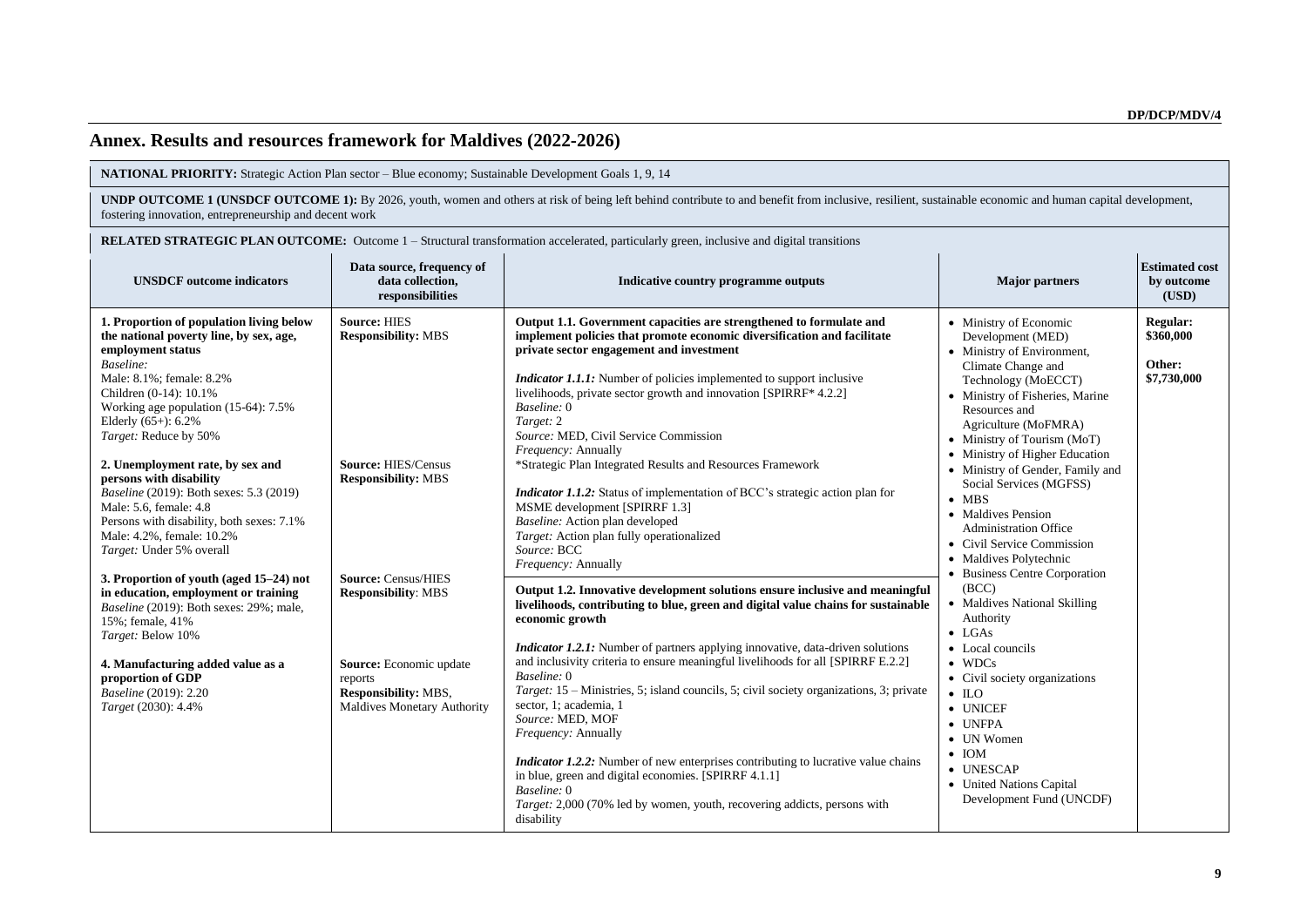## **DP/DCP//4**

| 7. Women's labour force participation<br>rate<br>Baseline (2019): 45.6%<br>Target: Above 60%                                                                                                                                            | <b>Source: HIES</b><br><b>Responsibility: MBS</b>                                                                                                                                                                                                                 | Source: United Nations, MoT, AGRONat, polytechnic, MED and schools;<br>Frequency: Midterm evaluation                                                                                                                                                                                                                                                                                                                                                                                 | • Food and Agriculture<br>Organization of the United<br>Nations (FAO)<br>• United Nations Educational,<br>Scientific and Cultural<br>Organization (UNESCO)<br>• World Trade Organization<br>• International Fund for<br><b>Agricultural Development</b><br>(IFAD)<br>• World Bank<br>• Asian Development Bank<br>• Islamic Development Bank |                                                 |
|-----------------------------------------------------------------------------------------------------------------------------------------------------------------------------------------------------------------------------------------|-------------------------------------------------------------------------------------------------------------------------------------------------------------------------------------------------------------------------------------------------------------------|--------------------------------------------------------------------------------------------------------------------------------------------------------------------------------------------------------------------------------------------------------------------------------------------------------------------------------------------------------------------------------------------------------------------------------------------------------------------------------------|---------------------------------------------------------------------------------------------------------------------------------------------------------------------------------------------------------------------------------------------------------------------------------------------------------------------------------------------|-------------------------------------------------|
| <b>NATIONAL PRIORITY:</b> SAP sectors – Jazeera Dhiriulhun and blue economy; Goals 1, 6, 7, 11, 13, 14                                                                                                                                  |                                                                                                                                                                                                                                                                   |                                                                                                                                                                                                                                                                                                                                                                                                                                                                                      |                                                                                                                                                                                                                                                                                                                                             |                                                 |
|                                                                                                                                                                                                                                         |                                                                                                                                                                                                                                                                   | <b>UNDP OUTCOME 2 (UNSDCF OUTCOME 3):</b> By 2026, national and subnational institutions and communities in Maldives, particularly at-risk populations, are better able to manage natural resources and achieve enhanced<br>resilience to climate change and disaster impacts, natural and human-induced hazards, and environmental degradation, inclusively and in a sustainable manner                                                                                             |                                                                                                                                                                                                                                                                                                                                             |                                                 |
| <b>RELATED STRATEGIC PLAN OUTCOME:</b> Outcome 3 – Resilience built to respond to systemic uncertainty and risk                                                                                                                         |                                                                                                                                                                                                                                                                   |                                                                                                                                                                                                                                                                                                                                                                                                                                                                                      |                                                                                                                                                                                                                                                                                                                                             |                                                 |
| 1. Proportion of population using safely<br>managed drinking water services by sex<br>Baseline (2019): 61.7%<br>Target: 85%                                                                                                             | Source: Household income<br>expenditure survey (HIES),<br>progress reports on national<br>water and sewerage strategic<br>plan<br>Responsibility: MBS,<br>MOECCT, MNPHI, NDMA                                                                                     | Output 2.1. Enabling environment and multisector engagement for carbon<br>footprint reduction in priority sectors<br><i>Indicator 2.1.1:</i> Number of sectors integrating and implementing gender-sensitive<br>sustainable practices, policies and strategies [SPIRRF 1.1.2]<br>Baseline: 0<br>Target: 7<br>Source: MoECCT                                                                                                                                                          | • President's Office<br>$\bullet$ MoECCT<br>$\bullet$ MoFMRA<br>$\bullet$ MED<br>$\bullet$ MoT<br>• Ministry of Transport<br>$\bullet$ MNPHI                                                                                                                                                                                                | Regular:<br>\$360,000<br>Other:<br>\$34,890,000 |
| 2. Renewable energy share of total final<br>energy consumption<br>Baseline (2018): 4%<br>Target (2023): 24%<br>3. Proportion of urban solid waste<br>regularly collected and with adequate<br>final discharge out of total generated by | Source: Goals data update<br>(SDU), State of the<br>Environment report.<br>Responsibility: MBS,<br><b>MoECCT</b><br>Source: SDU; State of the<br>Environment report.<br>Responsibility: MBS,<br><b>MoECCT</b><br><b>Source: SDU</b><br><b>Responsibility: MBS</b> | Frequency: Annually<br>Indicator 2.1.2: Percentage of government sectors prioritized within nationally<br>determined contributions for climate change adaptation and mitigation in<br>planning, budgeting and financing mechanisms [SPIRRF 1.1.1]<br>Baseline: 0%<br>Target: 100%<br>Source: MoECCT<br>Frequency: Annually                                                                                                                                                           | • National Disaster Management<br>Authority (NDMA)<br>$\bullet$ BCC<br>• SME Development Finance<br>Corporation<br>• AgroNat<br>• Fenaka Corporation Limited<br>• State Electric Company Limited)<br>• Waste Management Corporation                                                                                                         |                                                 |
| cities<br>Baseline: 0%<br>Target: 30%<br>5. Existence of a gender-sensitive and<br>integrated policy/strategy/plan that<br>increases Maldives' ability to adapt to<br>climate change and foster climate                                 |                                                                                                                                                                                                                                                                   | Output 2.2. Government institutions at national/subnational levels have<br>enhanced capacities to integrate DRM and climate adaptation and mitigation<br>into development planning<br><i>Indicator 2.2.1:</i> Number of councils with island development plans incorporating<br>evidenced-based, gender-sensitive, climate-resilient disaster risk reduction strategies<br>and enhanced protection, governance and management of terrestrial and marine<br>ecosystems [SPIRRF 1.1.1] | Limited<br>$\bullet$ LGAs<br>• Local councils<br>$\bullet$ WDCs<br>• Civil society organizations<br>• UNESCAP<br>• UNDRR<br>$\bullet$ UNEP                                                                                                                                                                                                  |                                                 |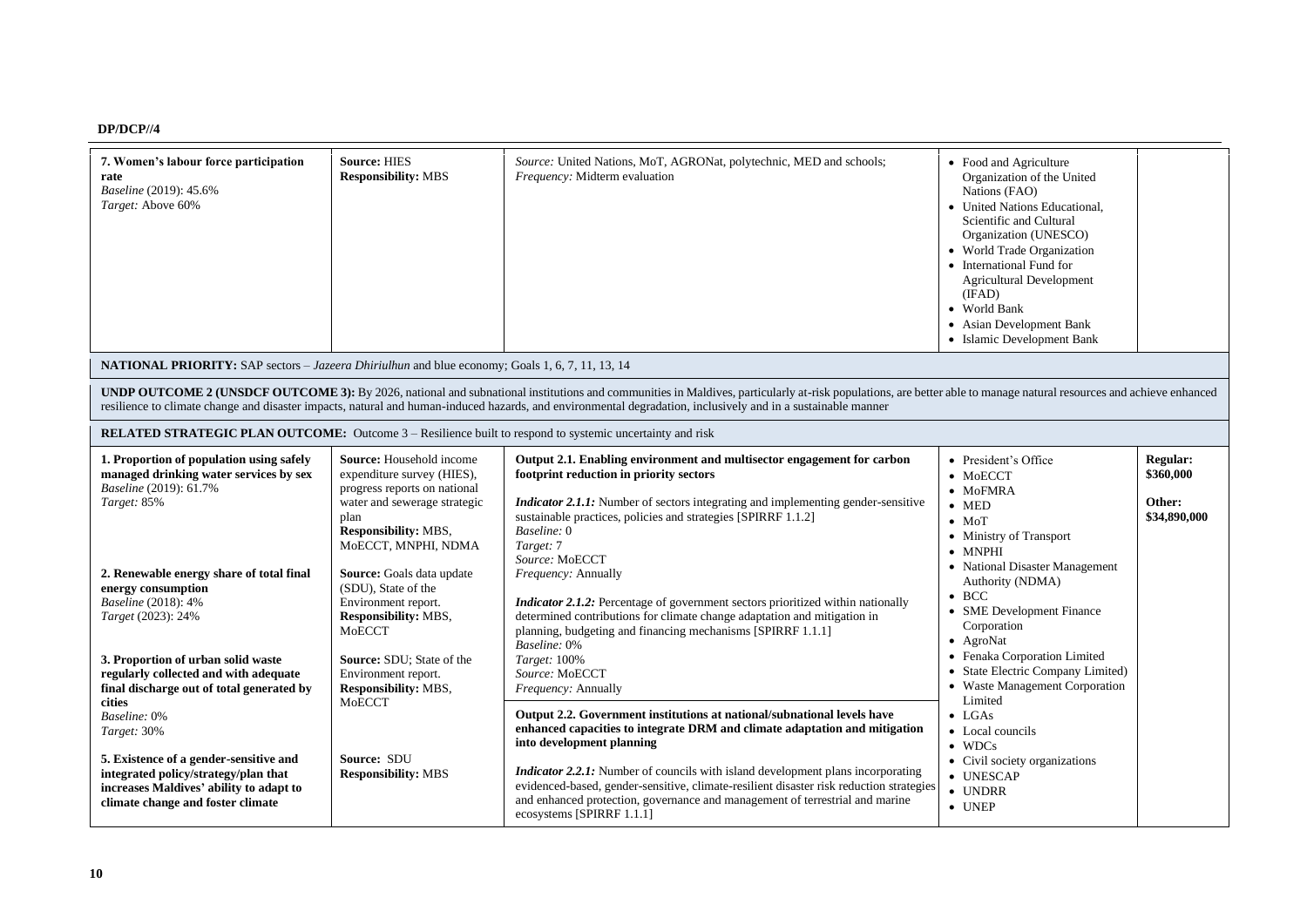| resilience and low greenhouse gas<br>development without threatening food<br>production<br>Baseline: Partially established<br>Target: Fully established and partially<br>operationalized<br>6. Proportion of national exclusive<br>economic zones managed using<br>ecosystem-based approaches<br>Baseline: 0.0006%<br><i>Target:</i> 20% of the exclusive economic<br>zones under protected area management<br>7. Status of phase-out of<br>hydrochlorofluorocarbons (HCFCs) and<br>hydrofluorocarbon (HFC) consumption<br>HCFC baseline: 4.60 ozone depleting<br>potential<br>HFC baseline: Average consumption 2020-<br>2022 plus 65% of baseline<br>Target: Phase out HCFC consumption by<br>2025<br>8. Percentage reduction of greenhouse<br>gas emissions across all sectors that<br>contribute to achievement of the national<br>determined contribution targets.<br>Baseline: No baseline required<br>Target: 50% | Source: SDU<br><b>Responsibility: MBS</b><br><b>Source:</b> Montreal Protocol<br>Article 7 report<br><b>Responsibility: MoETCC</b><br>(National Ozone Unit)<br>Source: Biennial update<br>reports<br><b>Responsibility: MoETCC</b> | Baseline: 10<br>Target: 60<br>Source: LGAs<br>Frequency: Annually<br><i>Indicator 2.2.2:</i> Production frequency of disaggregated early warning alerts,<br>disaster preparedness, and climate change information and data [SPIRRF 3.1.2]<br>Baseline: Non-existent<br>Target: Annual<br>Source: NDMA, MoECCT<br><i>Frequency: Annually</i><br>Output 2.3. Policies, regulatory frameworks and capacities at<br>national/subnational levels strengthened for sustainable management of<br>water and waste resources<br>Indicator 2.3.1: Existence of regulatory frameworks for sound management and<br>disposal of chemicals, persistent organic pollutants and waste [SPIRRF 4.1.2]<br>Baseline: No<br>Target: Yes<br>Source: MoECCT<br><i>Frequency: Annually</i><br>Indicator 2.3.2: Number of islands supported by UNDP practising gender-<br>responsive, decentralized, sustainable waste and water management [SPIRRF<br>$4.1.2$ ]<br>Baseline: 12<br>Target: 52<br>Source: GEF-SGP, LGAs<br><i>Frequency: Annually</i> | $\bullet$ WHO<br>• UNICEF<br>• UNFPA<br>$\bullet$ IFAD<br>• UNDRR<br>• World Bank<br>$\bullet$ FAO<br>• Multi-Partner Trust Fund<br>$\bullet$ UNCDF<br>• Government of Japan<br>• Japan International Cooperation<br>Agency<br>$\bullet$ GEF<br>• Green Climate Fund<br>$\bullet$ GFCR |  |
|--------------------------------------------------------------------------------------------------------------------------------------------------------------------------------------------------------------------------------------------------------------------------------------------------------------------------------------------------------------------------------------------------------------------------------------------------------------------------------------------------------------------------------------------------------------------------------------------------------------------------------------------------------------------------------------------------------------------------------------------------------------------------------------------------------------------------------------------------------------------------------------------------------------------------|------------------------------------------------------------------------------------------------------------------------------------------------------------------------------------------------------------------------------------|-------------------------------------------------------------------------------------------------------------------------------------------------------------------------------------------------------------------------------------------------------------------------------------------------------------------------------------------------------------------------------------------------------------------------------------------------------------------------------------------------------------------------------------------------------------------------------------------------------------------------------------------------------------------------------------------------------------------------------------------------------------------------------------------------------------------------------------------------------------------------------------------------------------------------------------------------------------------------------------------------------------------------------|----------------------------------------------------------------------------------------------------------------------------------------------------------------------------------------------------------------------------------------------------------------------------------------|--|
| 9. Existence and implementation of<br>national DRM plan in line with the<br>Sendai Framework<br><i>Baseline:</i> None<br>Target: Plan adopted and being<br>implemented                                                                                                                                                                                                                                                                                                                                                                                                                                                                                                                                                                                                                                                                                                                                                   | Source: Sendai Framework<br>reporting<br><b>Responsibility: NDMA</b>                                                                                                                                                               | Output 2.4. Increased engagement of civil society organizations and<br>individuals on climate action<br><i>Indicator 2.4.1:</i> Number of civil society organizations implementing localized<br>programmes on natural resource management, sustainable energy transitioning,<br>conservation and related areas [SPIRRF 2.4.5]<br>Baseline: 77<br>Target: 152<br>Source: GEF-SGP<br><i>Frequency: Annually</i><br><i>Indicator 2.4.2:</i> Percentage of local councils with programmes for community<br>education, awareness and engagement for climate change action [SPIRRF 4.1.1]<br>Baseline: Not available<br>Target: 20%<br>Source: LGAs<br>Frequency: Annually                                                                                                                                                                                                                                                                                                                                                          |                                                                                                                                                                                                                                                                                        |  |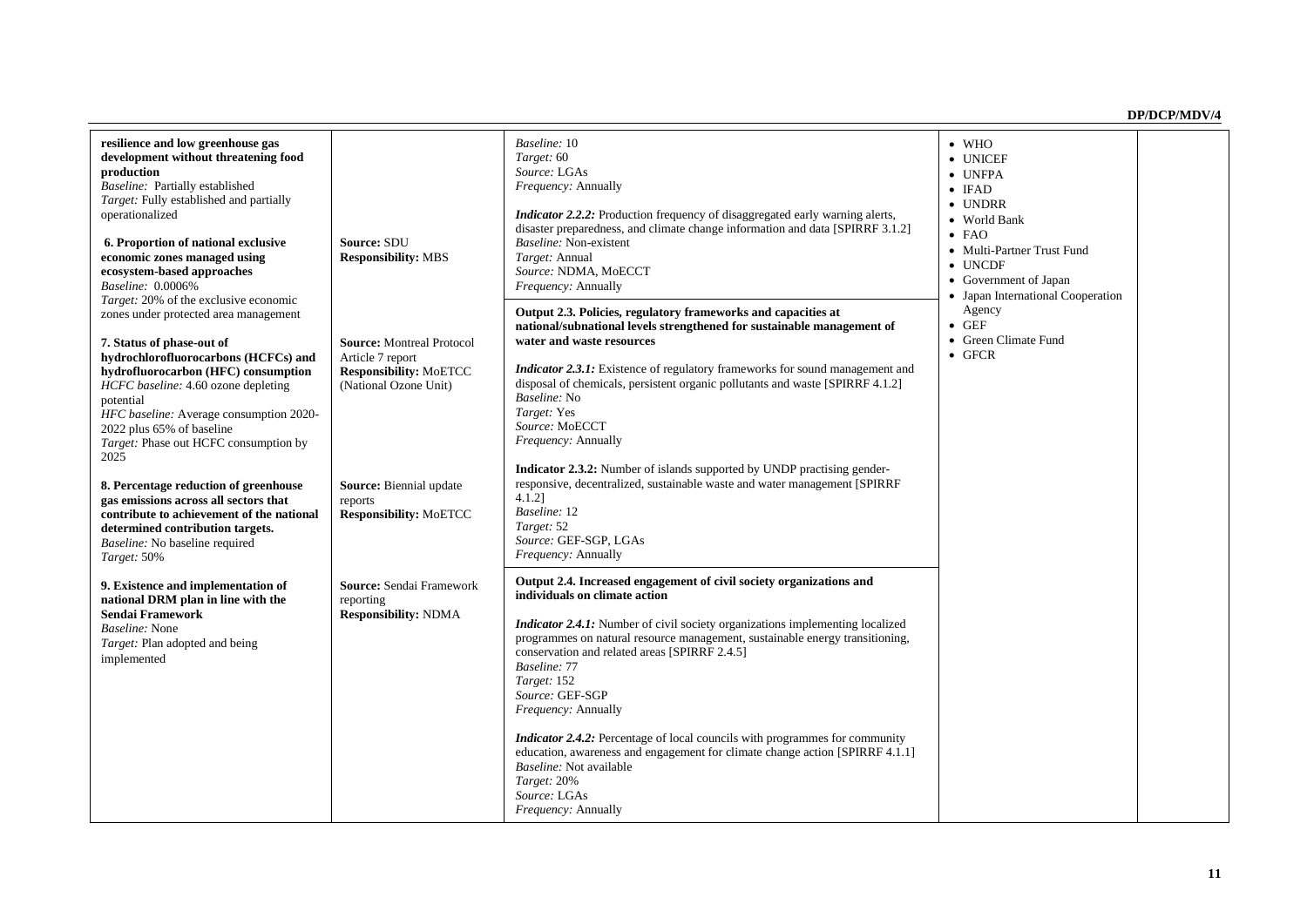**NATIONAL PRIORITY:** SAP sectors: *Jazeera Dhiriulhun*, caring state, dignified families and good governance**;** Goals 5, 17

**UNDP OUTCOME 3 (UNSDCF OUTCOME 4):** By 2026, Maldives has strengthened decentralized and accountable governance under the rule of law so people are empowered, meaningfully participate in transparent and transformative processes for public policy, and fully enjoy access to justice, public services, human rights, gender equality and women's empowerment in a tolerant and peaceful society

**RELATED STRATEGIC PLAN OUTCOME:** Outcome 2 – No one left behind, centring on equitable access to opportunities and a rights-based approach to human agency and human development

| 1. Percentage of seats held by women in<br>(a) national parliament and (b) local<br>governments.<br>Baseline (2020): (a) 4.3% (2019), (b) 6%<br>Target: (a) 33%, (b) 33%<br>2. Existence of systems to track and<br>make public allocations for gender<br>equality and women's empowerment.<br>Baseline: No<br>Target: Yes  | <b>Source:</b> Election records<br><b>Responsibility: Elections</b><br>Commission<br><b>Source:</b> Tracking system<br><b>Responsibility: MOF</b> | Output 3.1. Government capacities at national/subnational levels are<br>strengthened to effectively plan, finance and implement development<br>policies and strategies<br><i>Indicator 3.1.1.</i> Extent of alignment of local development plans with long-term<br>national development vision (NDP) and extent to which they are gender sensitive<br>and results based [SPIRRF-1.1.1]<br>Baseline: Long-term NDP and mechanism not in place<br>Target: Long-term NDP in place and local development plans are fully aligned,<br>gender-responsive and results-based<br>Source: MNHPI and LGAs | • President's Office<br>$\bullet$ MNPHI<br>• Ministry of Finance<br>• Ministry of Youth, Sports and<br><b>Community Empowerment</b><br>$\bullet$ MoECCT<br>• National Centre for Information<br>Technology (NCIT)<br>• Ministry of Home Affairs<br>• Ministry of Health<br>$\bullet$ MGFSS | Regular:<br>\$360,000<br>Other:<br>\$7,490,000 |
|-----------------------------------------------------------------------------------------------------------------------------------------------------------------------------------------------------------------------------------------------------------------------------------------------------------------------------|---------------------------------------------------------------------------------------------------------------------------------------------------|------------------------------------------------------------------------------------------------------------------------------------------------------------------------------------------------------------------------------------------------------------------------------------------------------------------------------------------------------------------------------------------------------------------------------------------------------------------------------------------------------------------------------------------------------------------------------------------------|--------------------------------------------------------------------------------------------------------------------------------------------------------------------------------------------------------------------------------------------------------------------------------------------|------------------------------------------------|
| 3. Percentage of women and men aged<br>15-49 who consider a husband to be<br>justified in hitting or beating his wife for<br>at least one of the specified reasons<br>Baseline: Women, 25.8%; men, 20.7<br>Target: Women, 15%; men, 10%<br>5. Existence of a gender-responsive and<br>inclusive mechanism to enhance policy | <b>Source: DHS</b><br><b>Responsibility: MBS</b><br><b>Source:</b> Annual report<br><b>Responsibility: MNPHI</b>                                  | <i>Frequency: Annually</i><br><i>Indicator 3.1.2.</i> Number of financing frameworks, standards, instruments and<br>mechanisms developed and resourced at national/subnational levels to<br>mobilize public and private financing towards achieving Goals and facilitating<br>climate action [SPIRRF 2.1.3]<br>Baseline: National, 0; island, 0<br>Target: National, 1; island, 20<br>Source: Ministry of Finance<br>Frequency: Annually                                                                                                                                                       | $\bullet$ AGO<br>$\bullet$ LGAs<br>• Local councils<br>$\bullet$ WDCs<br>• Department of Judicial<br>Administration (DJA)<br>• Judicial Service Commission<br>• National Counter Terrorism<br>Centre                                                                                       |                                                |
| coherence of sustainable development.<br>Baseline: No<br>Target: Yes<br>7. Percentage of accepted Universal<br><b>Periodic Review recommendations</b><br>implemented by the government<br>Baseline: 6%<br>Target: 80%                                                                                                       | <b>Source:</b> Implementation<br>updates<br><b>Responsibility: Attorney</b><br>General's Office (AGO)                                             | Output 3.2. State capacities are enhanced to digitalize public administration<br>and service provision in an efficient and equitable manner<br><b>Indicator 3.2.1.</b> Number of interventions to implement the pillars <sup>26</sup> of national<br>digital transformation [SPIRRF E.1.1]<br>Baseline: 0<br>Target: 5<br>Source: UNDP, NCIT<br><i>Frequency: Annually</i>                                                                                                                                                                                                                     | • Elections Commission<br>• Human Rights Commission of<br>the Maldives<br>$\bullet$ MBS<br>• Ombudsperson's Office on<br><b>Transitional Justice</b><br>$\bullet$ NCIT<br>• Bar Council of Maldives (BCM)<br>• Academia                                                                    |                                                |
|                                                                                                                                                                                                                                                                                                                             |                                                                                                                                                   | <i>Indicator 3.2.2.</i> Number of digital solutions for (a) delivery and monitoring of<br>public service; (b) citizen engagement for monitoring; (c) access to and protection<br>of information; (d) legal identity and civil registration [SPIRRF E.1.2]<br>Baseline: 0<br>Target: 4                                                                                                                                                                                                                                                                                                          | • Faith-based organizations<br>• Civil society organizations<br>$\bullet$ WHO<br>$\bullet$ UNFPA<br>• UNICEF                                                                                                                                                                               |                                                |

<sup>26</sup> The five pillars of an inclusive, whole-of-society digital transformation as articulated by UNDP: Infrastructure, government, regulation, business, people.